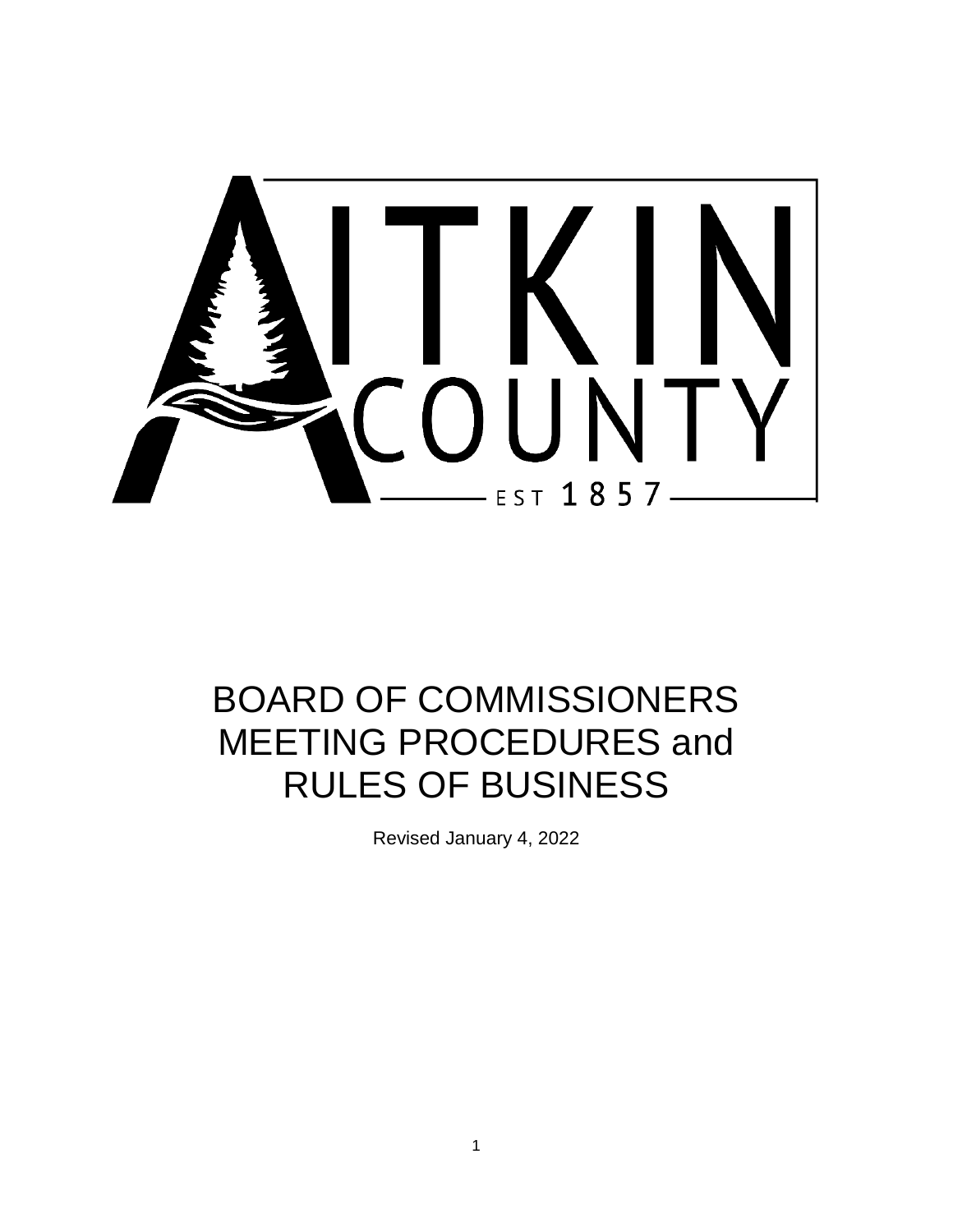Welcome to this meeting of the Aitkin County Board of Commissioners. We are extremely pleased that you have shown your interest in Aitkin County affairs by attending this meeting. It is the wish of the Board of Commissioners that interested citizens participate in the deliberations of its meetings and that residents of the county become aware of the procedures to be followed.

This pamphlet has been prepared to familiarize you with the function and the organization of the Aitkin County Board of Commissioners and to outline for you the procedures that must be followed if you wish to actively participate in the meeting. We are pleased that you have decided to attend a meeting and we wish to invite you to attend our future meetings.

The Aitkin County Board of Commissioners

### **Board Members**

Your Board of Commissioners is composed of five members elected to serve over-lapping terms. The County Administrator serves as the recording clerk to the Board and prepares the agendas for consideration. The election of the Board members takes place on the first Tuesday in November of even numbered years and all members are elected by district. New Board members take office on the first Monday in January.

Your Board members this year are:

| District I         | J. Mark Wedel, Chair     | $(218)$ 927-6500 |
|--------------------|--------------------------|------------------|
| <b>District II</b> | <b>Laurie Westerlund</b> | $(320)$ 684-2652 |
| District III       | Donald Niemi             | (218) 927-9947   |
| <b>District IV</b> | <b>Brian Napstad</b>     | $(218)$ 485-1528 |
| District V         | Ann Marcotte, Vice Chair | $(218)$ 256-0277 |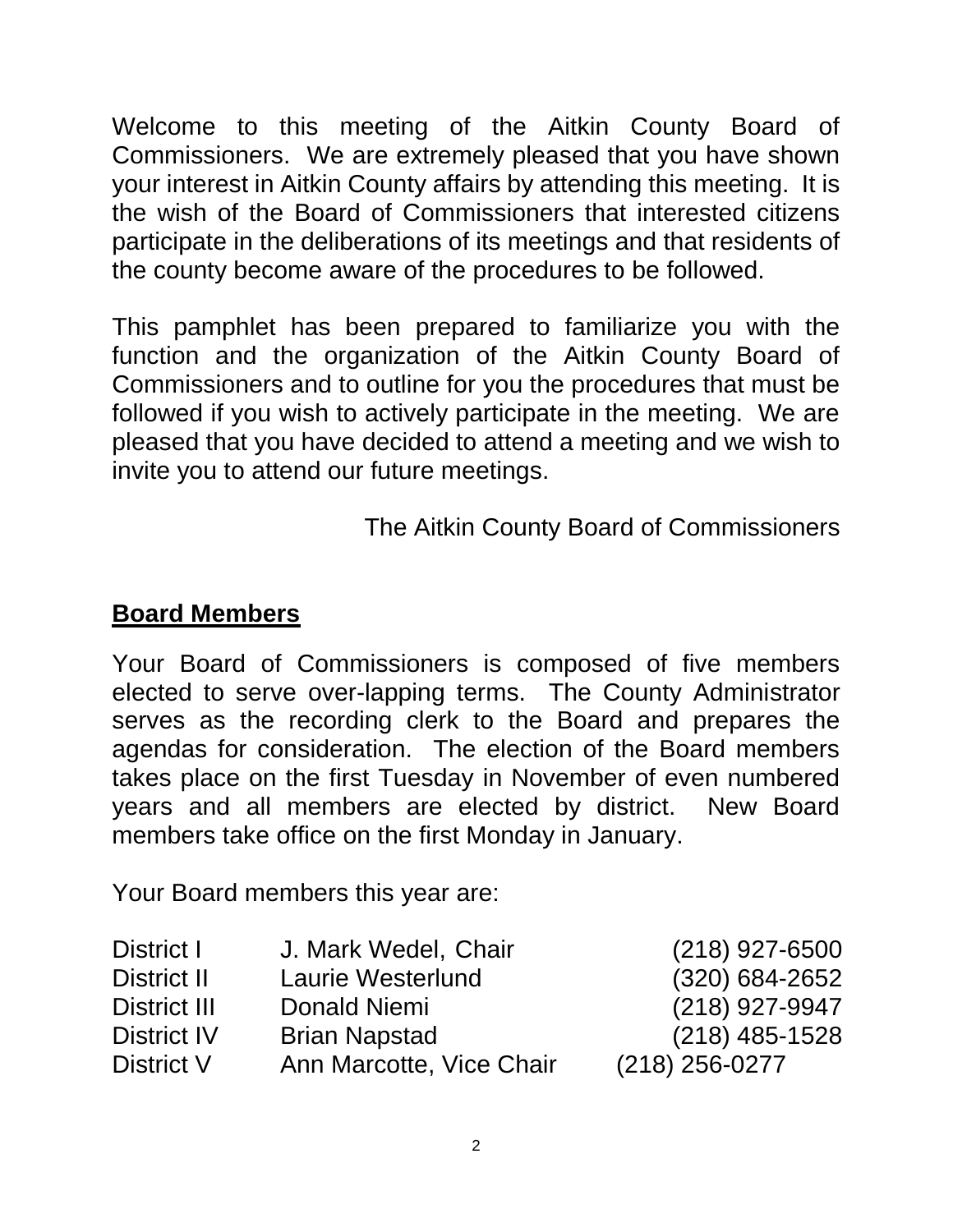## **Board Meeting**

The Aitkin County Board of Commissioners meets the 2<sup>nd</sup> and 4<sup>th</sup> Meeting dates, places and times are subject to change. Changes will be posted at least three business days prior to the Board meeting, as required by statute.

Each Tuesday meeting begins at 9:00 a.m., at the Government Center Board Room. The Health & Human Services Board meets the fourth Tuesday each month. On the fourth Tuesday of each month, the Health & Human Services Board meeting will convene following approval of the regular agenda.

The Chair or three members of the County Board may call special meetings. Such meetings shall be called with a twelve-hour advance notice to all available County Board members and members of the news media. If time will allow, published notice in the official newspaper shall also be given to the public. Notwithstanding any other requirements, notice shall be posted next to the County Boardroom on the third floor of the Government Center, along with the County's website, www.co.aitkin.mn.us. Notices shall specify 1) the specific item or items to be considered at the special meeting, and (2) the date, times, and places of the meeting. Special meetings of the County Board shall be held in the Government Center Board Room unless the County Board has determined that other facilities are to be used. All special meetings of the County Board shall be limited to the specific item or items set forth in the notice.

In the event that an emergency meeting is needed, the Board will make a good faith effort to provide notice of the meeting to the media, as required by M.S. 13D.04, Subd. 3.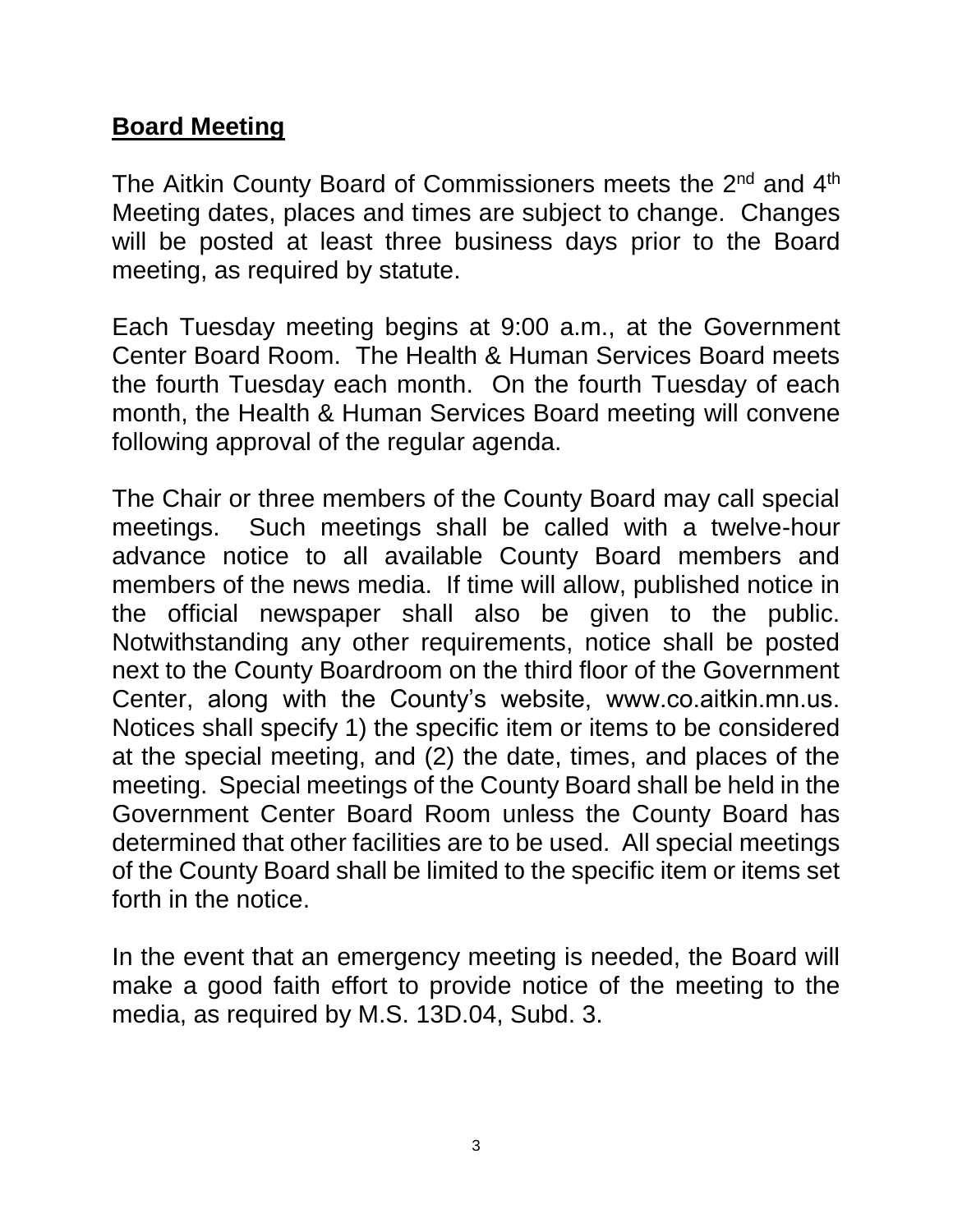All meetings of the full Board (regular, special, emergency and adjourned) are open to the public. In fact, the public is urged to attend.

## **Board Actions**

A majority of the members of the County Board shall constitute a quorum for the transaction of business. The Chair shall be a member of the County Board and shall have the right to vote on all matters coming before it, but shall have no veto power. If the vote of the Chair creates a tie, the motion shall fail.

The Board of Commissioners has complete and final control over County matters subject only to the limitation imposed by law, and of course, ultimately the will of the local residents.

#### **Public Participation at Board Meetings**

Meetings of the Board of Commissioners will follow a standard agenda. Items not placed on the agenda may be considered at the meeting upon agreement of the members of the Board present. To place an item on the agenda, the following procedures should be used:

The applicant should file a written request with the County Administrator's Office at least seven days prior to the scheduled meeting. The request should include the name, address and telephone number of the person or persons making the request; a statement describing the action the applicant wishes the Board to take and background information outlining the reasons for the request. The County Administrator shall enter the item on the County Board agenda in a work summary adequate to alert the public as to the nature of the matter to be discussed. If the County Administrator is unable to prepare a summary from the information received, the County Administrator may refuse to place the matter on the agenda.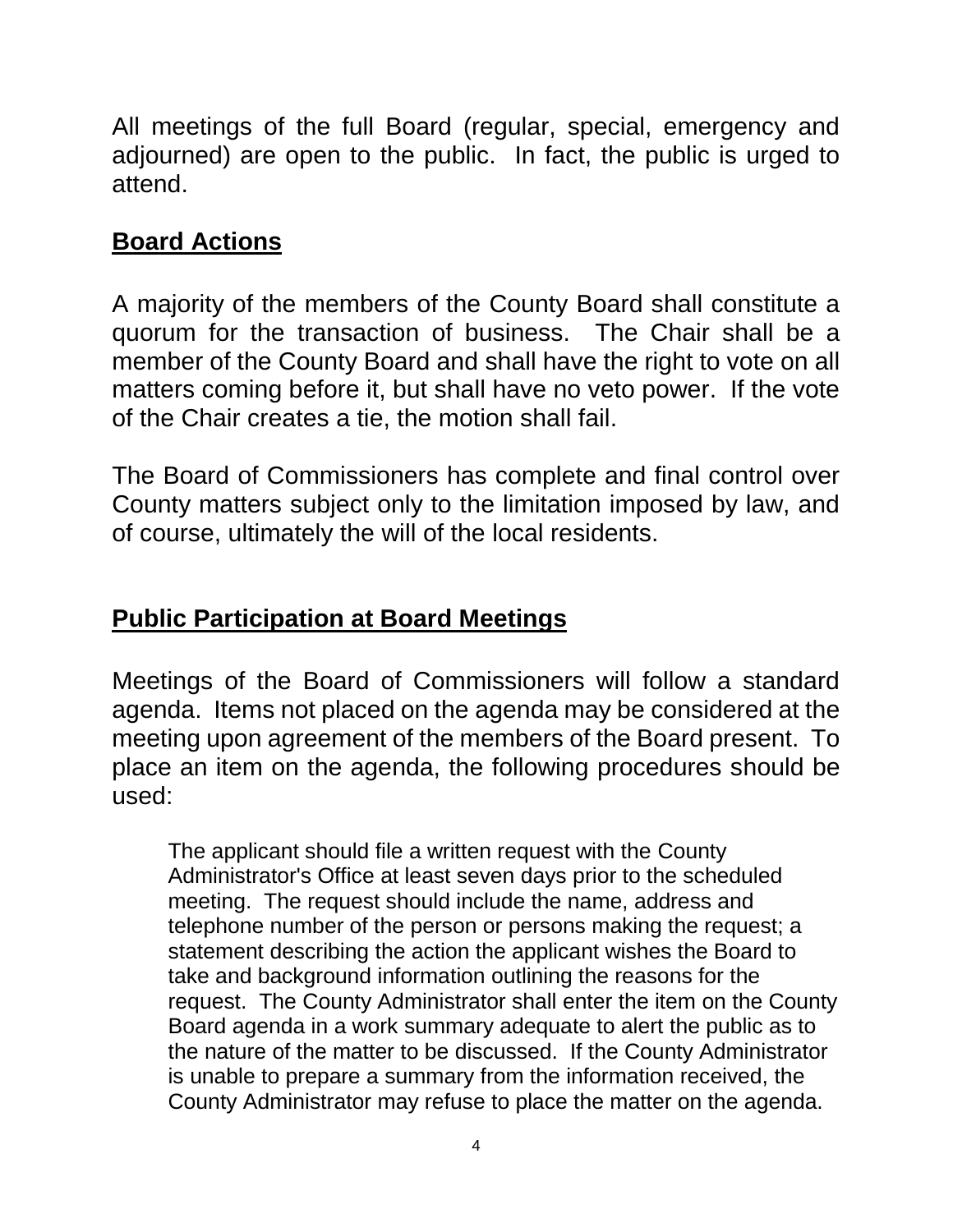The Board of Commissioners desires public participation at its meetings but at the same time has the responsibility for conducting its business in an orderly fashion. The Board Chair will provide the audience with an opportunity to provide their comments or propose an agenda item for future consideration. This will be done at the beginning of the meeting.

After presentation of the comments, the Board may discuss the comments. After Board discussion, members of the audience shall have an opportunity to be heard prior to Board action.

Each speaker will be allowed 5 minutes for his/her presentation unless the time limit is waived by a majority of the Board members present. When there are a large number of speakers to be heard, the Board of Commissioners may shorten this time. Interruption or other interference with the orderly conduct of Board of Commissioners' business cannot be allowed. Defamatory or abusive remarks are always out of order. The presiding officer (Chair) may terminate the speaker's privilege of address, if after being called to order, he/she persists in improper conduct or remarks.

At a public meeting of the Board, no person shall orally initiate charges or complaints against individual employees of the County (due to laws governing data practices) or debate any subjects under jurisdiction of the courts. All such charges, if presented to the Board directly, shall be referred to the County Administrator's Office for investigation and report.

No action will be taken on any item not considered a part of the agenda on the same day it is presented unless action is considered necessary by a majority of the Board.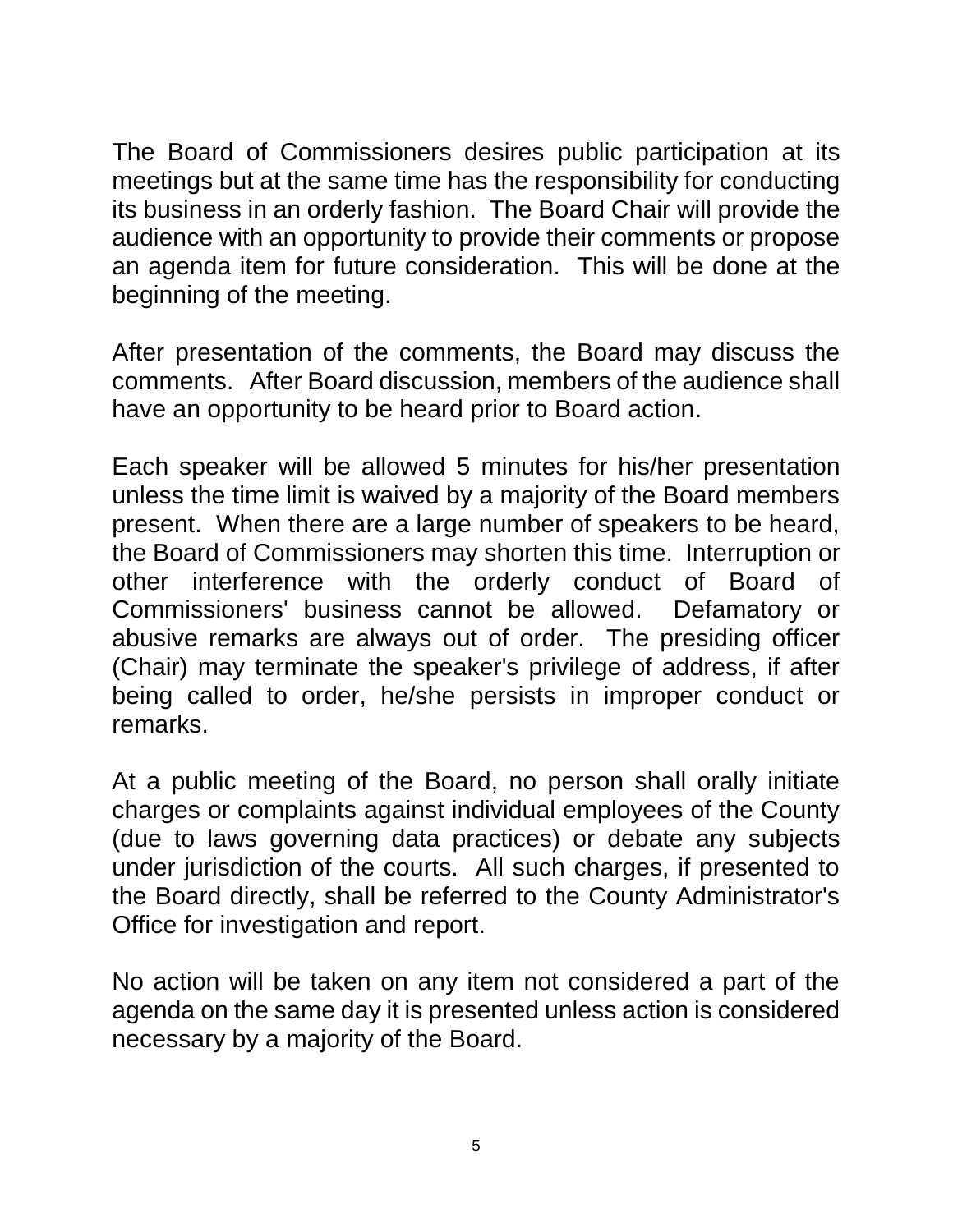# **AITKIN COUNTY BOARD RULES OF BUSINESS**

### **Rule 1.** *Presiding Officer. Roll Call.*

The Chair, or in the Chair's absence, the Vice Chair of the County Board shall take the chair at the time appointed for the meeting and call the County Board to order.

# **Rule 2.** *Quorum.*

A majority of the members of the County Board shall constitute a quorum for the transaction of business.

# **Rule 3.** *Minutes.*

The County Administrator shall prepare written copies of the minutes of the preceding session or sessions of the County Board and distribute them to its members no later than the start of its current session, unless otherwise notified. One or more copies of the minutes shall be available in the Office of the County Administrator for examination by members of the public. Upon the appearance of a quorum at a County Board meeting, the Chair shall inquire of the County Board whether they wish to approve, disapprove, or amend the minutes of the previous session or sessions of the County Board as prepared by the County Administrator. Any mistake or omission in the minutes may then be corrected by the County Board. Meetings may be recorded, and if so, recordings will be kept securely by the office of the County Administrator.

# **Rule 4.** *Order of Business.*

The Chair or presiding officer of the County Board shall preserve order and decorum. Upon the appearance of a quorum at a County Board meeting, the Chair shall inquire of the County Board whether they wish to approve, disapprove,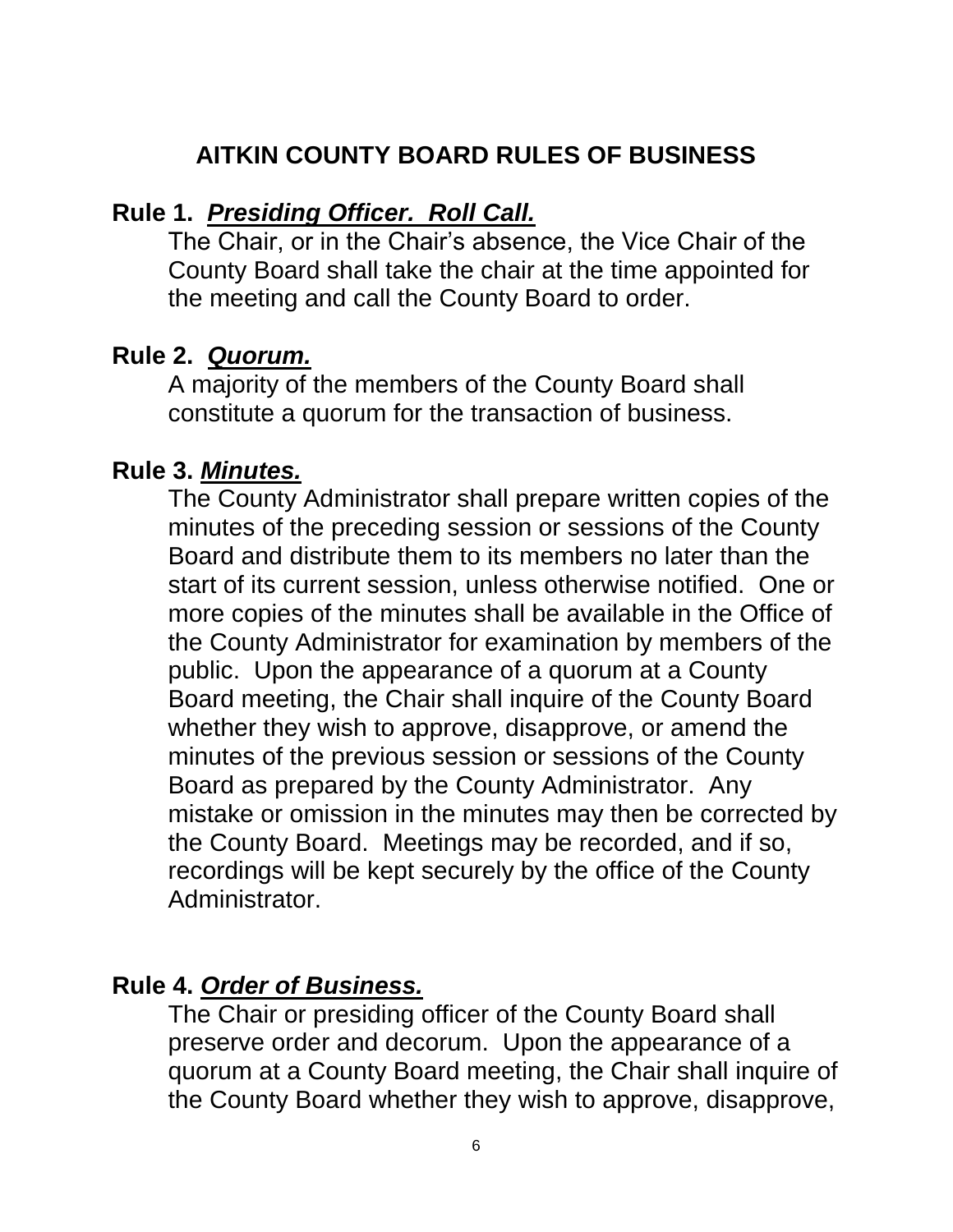or amend the agenda as prepared by the County Administrator.

*Agenda Preparation***:** The County Administrator shall prepare a written agenda in advance of all regular County Board meetings in consultation with the Board Chair and shall place Call to Order, Pledge of Allegiance, Board of Commissioners Meeting Procedures, Approval of Agenda, and Citizens' Public Comment as the first five items; thereafter, other items of business shall be presented in the order deemed best by the County Administrator or as directed by the County Board.

## **Rule 5.** *Recognition by Chair.*

Every County Board member or member of the public shall respectfully address the Chair by the appellation of "Chair" followed by the Chair's surname, and shall not speak further until recognized by the Chair. Once a member of the audience has been recognized by the Chair as requesting to address the County Board, the Chair shall require the individual to identify themselves by stating their name and address.

## **Rule 6.** *Designation by Chair.*

When two or more members request to speak, the Chair or presiding officer shall designate who is first to speak, but in all cases the member who shall first address the Chair shall speak first.

## **Rule 7.** *Presentment of Petitions and Communication.*

Petitions and communications on the agenda may be presented by a member of the County Board or by either the Secretary or County Administrator.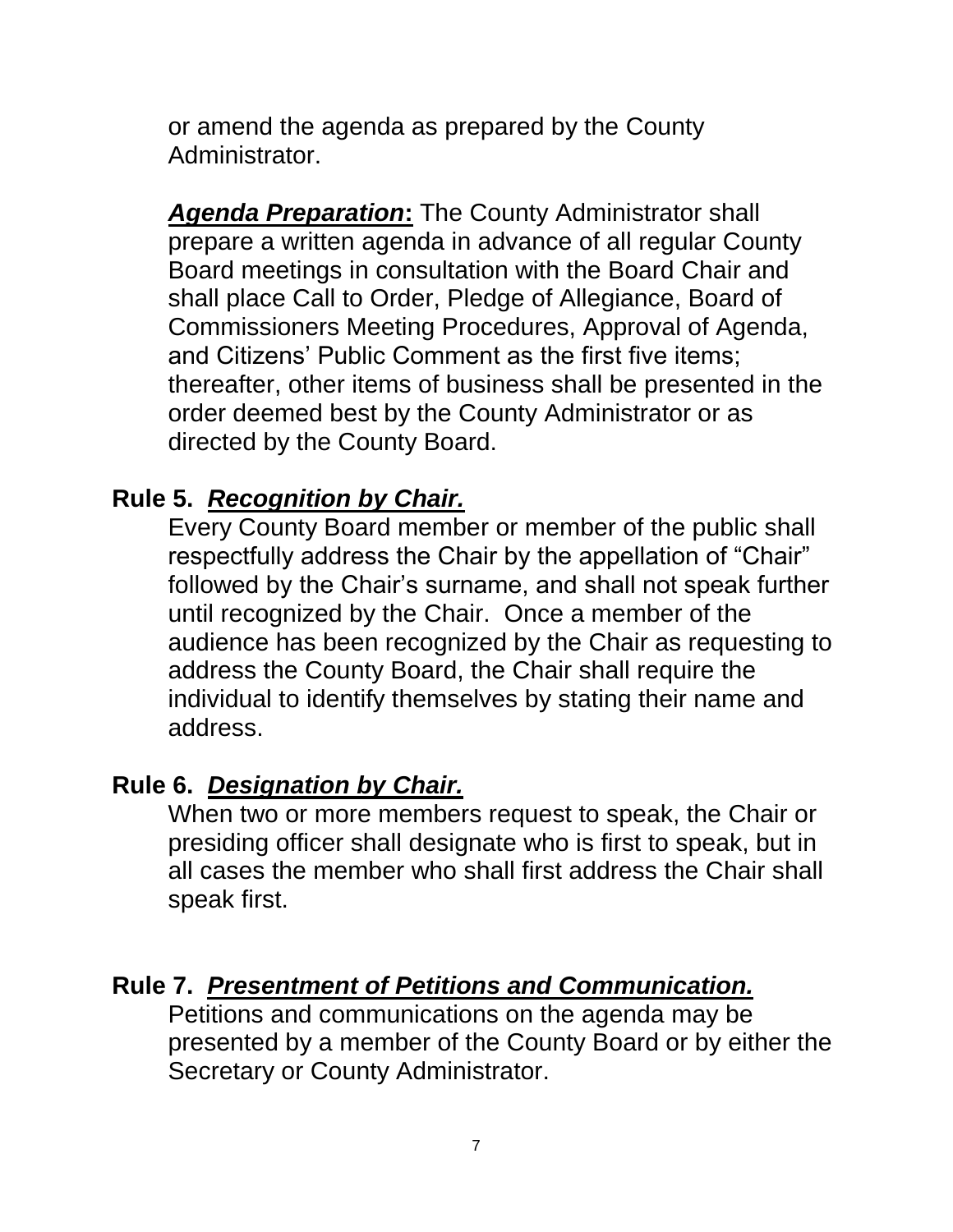# **Rule 8.** *Voting. Excuse. Failure.*

When a question is put by the Chair, every member present shall vote; unless the County Board, for special reason, shall excuse a member prior to the calling of the roll or a legal conflict of interest prohibits a member from voting. Any member, who being present when his or her name is called, fails to vote upon any then pending proposition, unless previously excused by the County Board, shall be counted as having voted in the positive. The Chair will conduct a roll call vote at the request of any member of the Board.

# **Rule 9.** *Calling Vote.*

The ayes and nays shall be called upon the passage of ordinances. Unless a member requests, or is designated by Statute, other items will be by voice vote. When a vote is called for and a County Board member is silent, the County Board will be recorded as voting in the affirmative on the question. A member may demand a roll call vote at any time prior to the assumption of other business.

# **Rule 10.** *Public Hearing Procedure.*

Prior to any public hearing, the Chair or presiding officer shall establish the following rules as part of their introduction to the hearing:

- 1) The Chair will remind all parties of the County Board Rules of Business.
- 2) The presenter of the issue/item/proposal will present the entire issue/item/proposal and any proposed amendments prior to taking any testimony by the citizens or the County Board.
- 3) The County Board shall have the opportunity to discuss the issue/item/proposal and ask any questions they may have of the presenter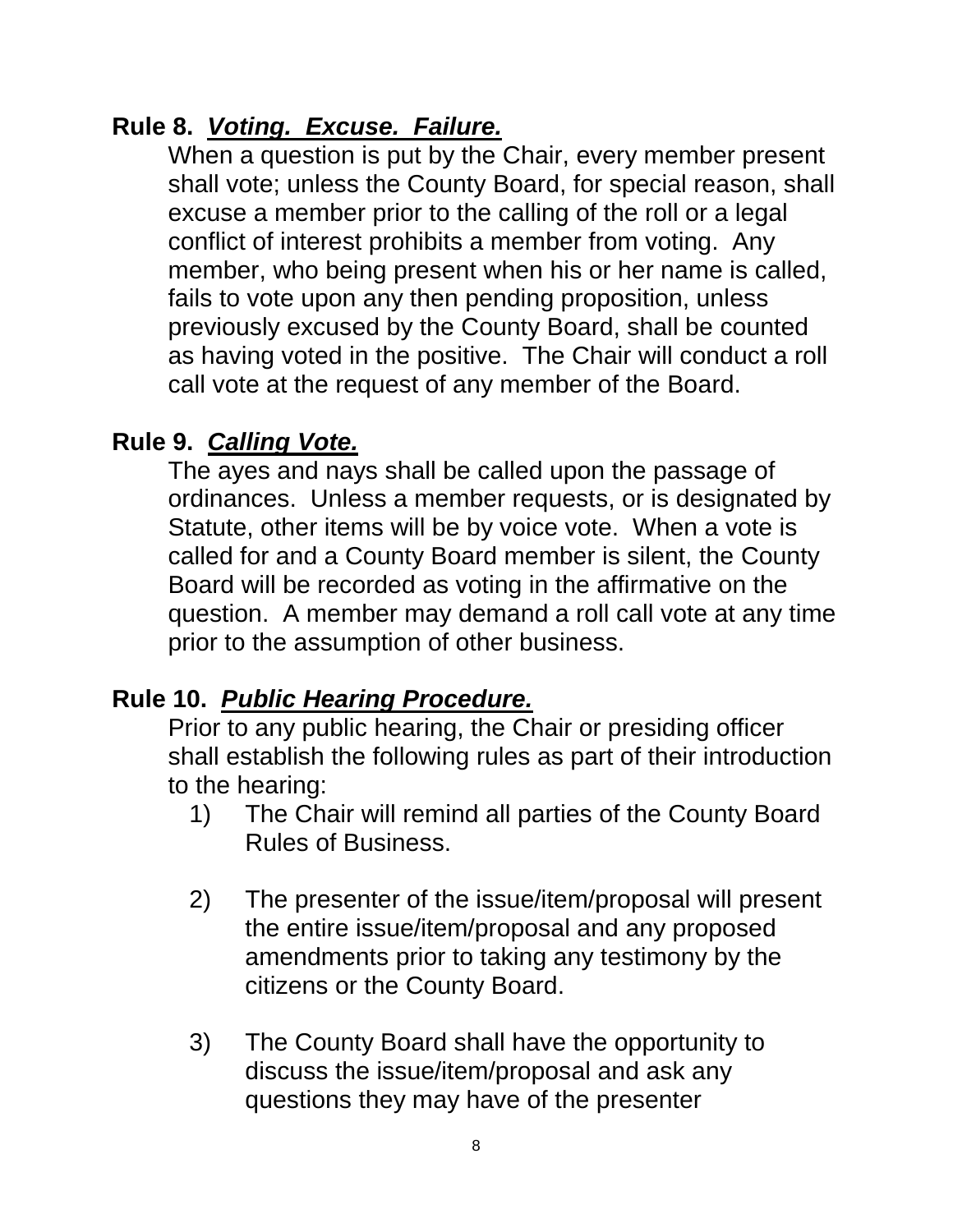immediately after the presentation of the issue/item/proposal.

- 4) There will be a public comment period where the audience will have the opportunity to provide comments or questions on the issue/item/proposal after the County Board has discussed the issue/item/proposal. Time limits may be set as to allow for appropriate public comment. Repetitive comments will be discouraged.
- 5) After the public comment period the County Board will discuss the issue/item/proposal and select the appropriate action for the issue/item/proposal.

## **Rule 11.** *Ordinances. Procedure.*

Every proposed ordinance shall be considered at two separate regular sessions of the County Board. Amendments may be offered at either meeting when the ordinance is under consideration. Amendment to any section may be made and acted upon at any time up to the final passage. If amendments are made, the sections of the ordinance amended shall be read as amended before the question of its passage is taken. Approval of the second reading of the ordinance shall constitute final adoption of said ordinance. When a proposed ordinance fails to pass, a motion to reconsider the same may be made, but such motion must be made at the session at which the same failed to pass and action thereupon shall be postponed to the next regular session.

# **Rule 12.** *Absent Member.*

Every member of the County Board who anticipates being absent during a County Board meeting shall notify the County Administrator.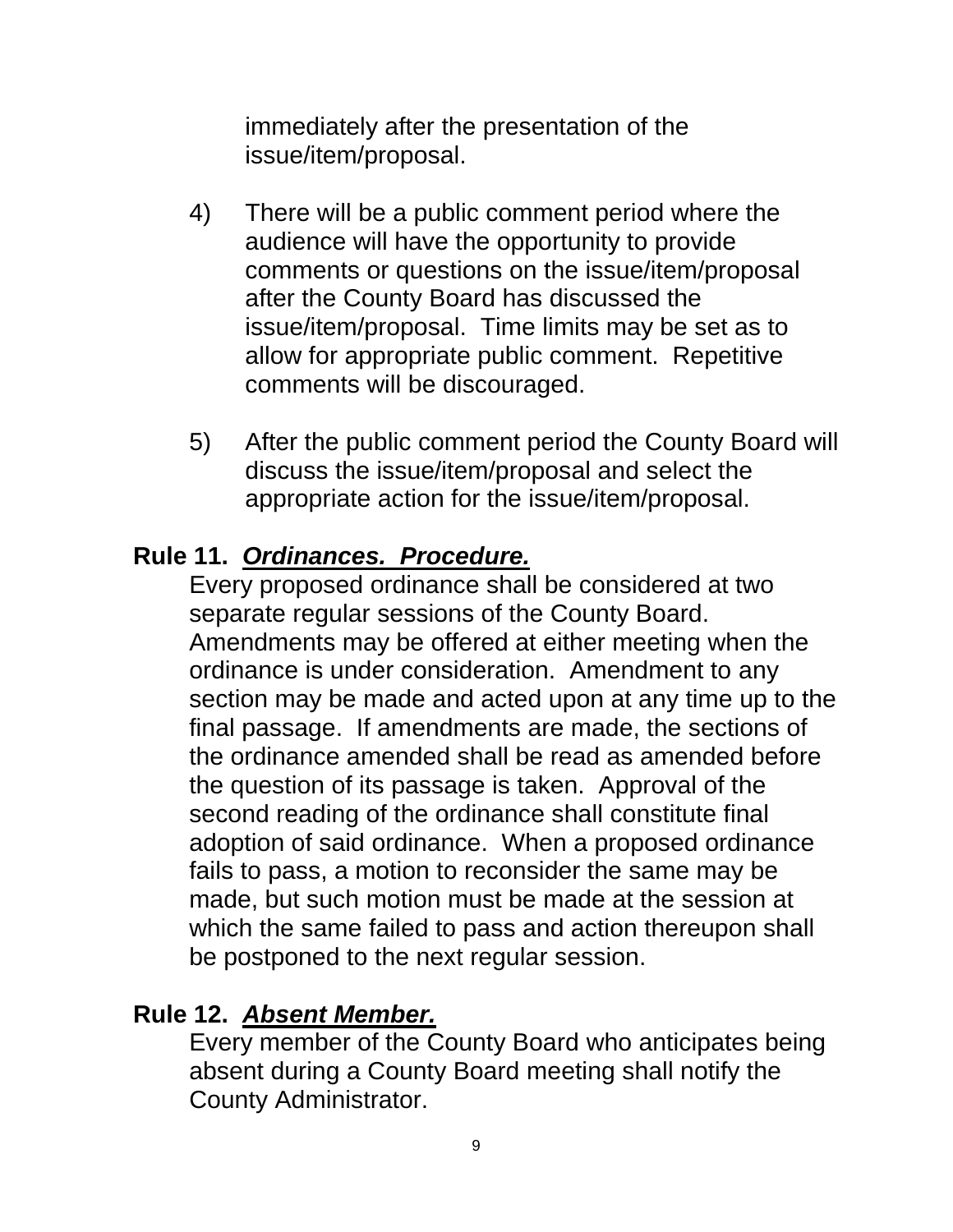#### **Rule 13.** *Journal.*

It shall be the duty of the County Administrator to serve as Clerk to the County Board, and as such keep the journal of the proceedings of the County Board and perform such duties as may be required by Minnesota Statutes. The County Administrator shall not allow the official journal of the County to be taken from the custody of the County Administrator without the knowledge and consent of the County Board. The approved minutes will be the official record of the County Board meetings. In addition, any recorded copies of the proceeding will be securely kept by the Office of the County Administrator for a period of four years.

## **Rule 14.** *Robert's Rules of Order.*

The rules of parliamentary practice, embraced in Robert's Rules of Order and Norms of the Board shall govern the County Board in all cases in which they are applicable, and in which they are not inconsistent with the Standing Rules of the County Board.

# **Rule 15.** *Conduct.*

Any County Board member, employee, or citizen may be asked to cease their comments, sit down, leave the premises, leave by law enforcement escort, or get arrested for not following the County's policies of mutual respect, harassment, and violence in the workplace. The Chair, or presiding officer shall enforce the conduct policy. Any member of the County Board, or the County Administrator can ask for the enforcement of this policy or recess in the meeting when it becomes apparent that the policies are not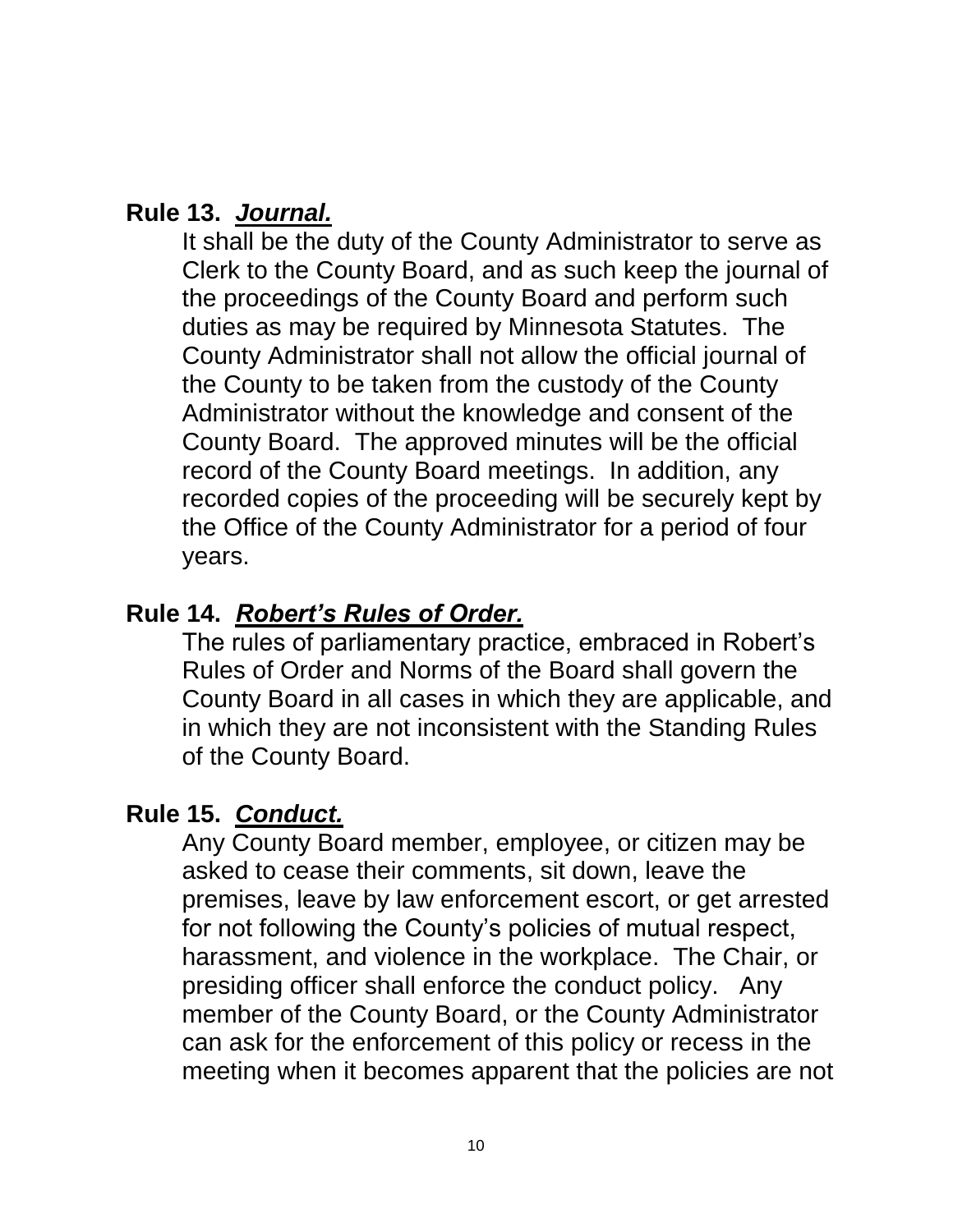being followed. Some general things for which the policy may be enforced include, but are not limited to:

- 1) Being in attendance under the influence of intoxicant or non-prescription illegal drugs, or using such substances while on County property.
- 2) Conduct which violated the common decency or morality of individuals.
- 3) Commission of a felony or gross misdemeanor.
- 4) Violating safety rules and regulations.
- 5) Speaking or making derogatory or false accusations so as to discredit other individuals.
- 6) The use of profanity or abusive language towards any individual.
- 7) Harassment or discrimination.
- 8) Speaking without being recognized by the Chair.

#### **Rule 16.** *Suspension or Amendment of Rules.*

No rule of the County Board shall be suspended, altered, or rescinded except upon the affirmation vote of a 2/3 majority of the County Board, unless notice of such change shall have been given at a previous meeting in which case only a majority shall be required.

## **Rule 17.** *Notice of Agenda.*

The regular County Board meeting agendas shall be provided to the official County newspaper, posted outside the Government Center Board Room, and posted on the County's website [www.co.aitkin.mn.us](http://www.co.aitkin.mn.us/) to provide the public